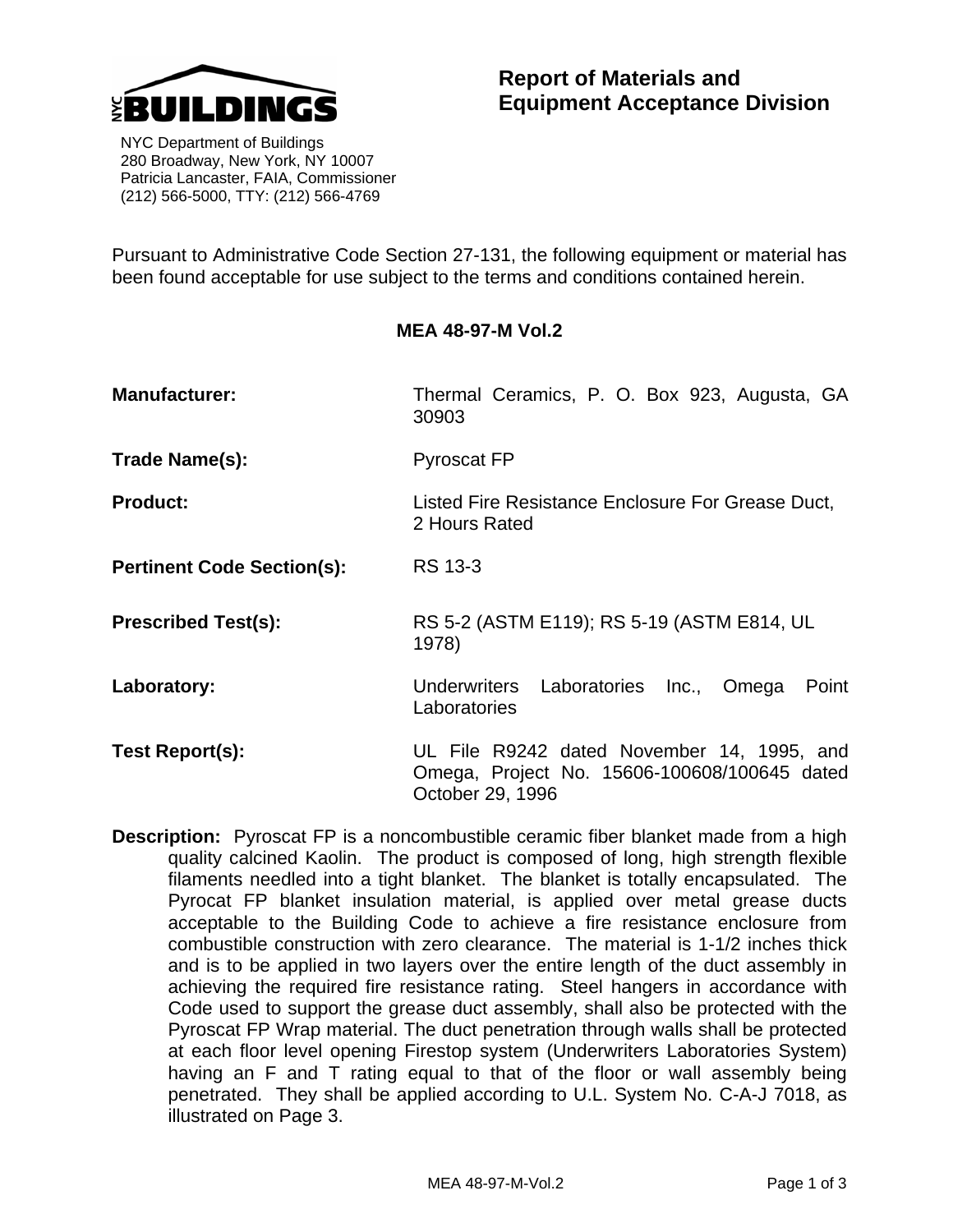**Terms and Conditions:** The above-described material is accepted on condition that:

- 1. Provided that the blanket insulation used, should be totally encapsulated form, when installed following manufacturer's instructions and listing laboratory recommendations, for a 2-hour fire resistance enclosure: "The grease duct and enclosure system shall not pass through interior walls or partitions having a fire resistance requirement exceeding 2 hours."
- 2. The installation of the grease duct assembly and fire resistance enclosure must also be in accordance with Reference Standard RS 13-3 (NFPA 96) of the New York City Building Code.
- 3. All shipments and deliveries of such equipment shall be provided with a metal tag, suitably placed, certifying that the equipment shipper or delivered is equivalent to those tested and accepted for use, as provided for in Section 27-131 of the Building Code.

| <b>Final Acceptance</b> |  |  |  |
|-------------------------|--|--|--|
| Examined By             |  |  |  |